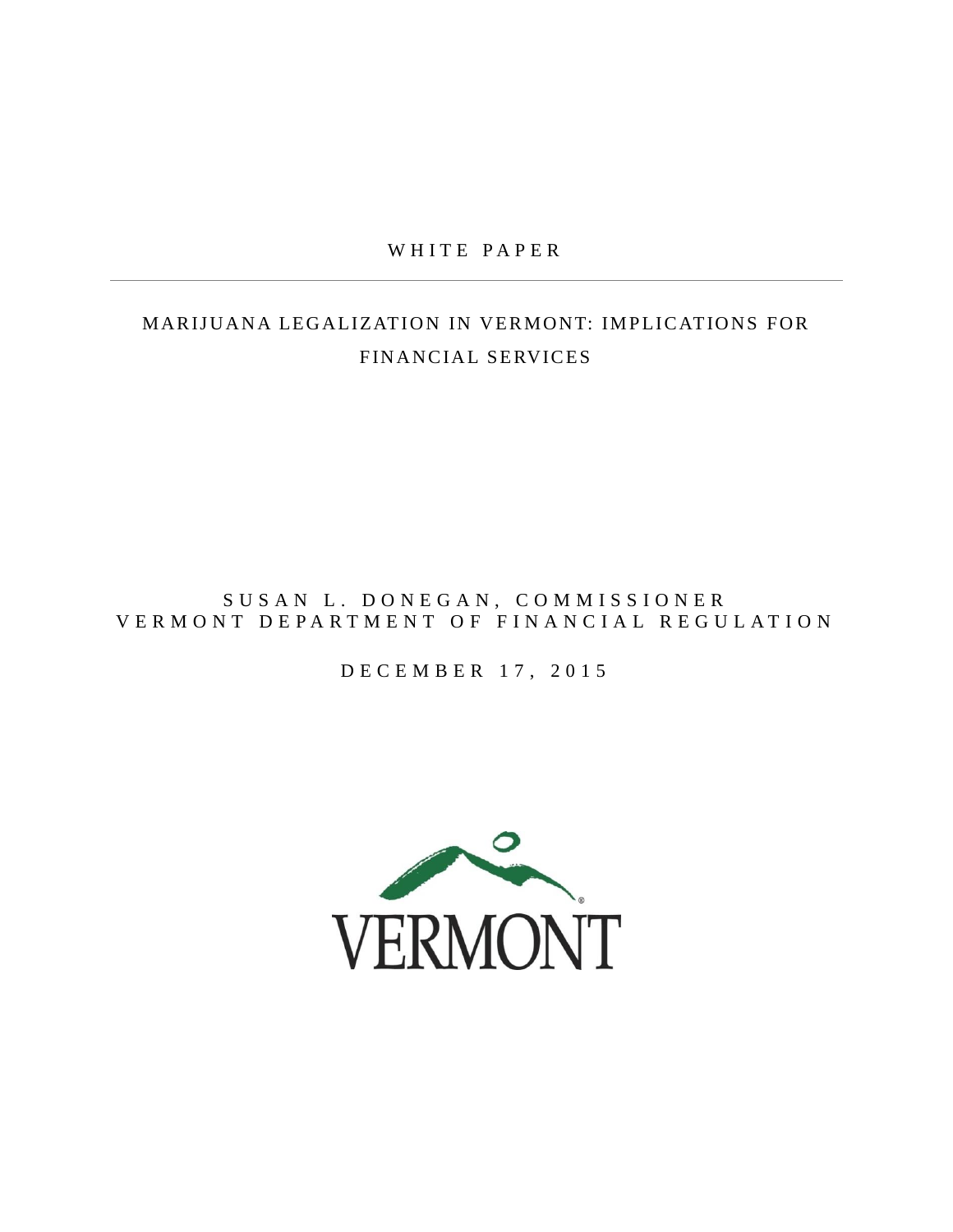#### **Introduction**

Marijuana legalization is a complex issue that is being debated across the United States. Although marijuana is illegal under federal law and listed as a schedule I drug,<sup>1</sup> many states are exploring ways to legalize or decriminalize marijuana. Twenty-three states, including Vermont, have laws that permit medical marijuana use.<sup>2</sup> Vermont, like several other states, has decriminalized possession of a small amount of marijuana.<sup>3</sup> Additionally, four states and the District of Columbia have recently passed laws that allow recreational use and a for-profit commercial marijuana industry.<sup>4</sup>

Vermont, like several other states, is considering the legalization of marijuana and weighing implications. A comprehensive report that outlines the potential consequences of legalizing marijuana in Vermont was released in early 2015 ("RAND report").<sup>5</sup> The RAND report is the result of a legislative directive to the Secretary of Administration to analyze taxation and regulation of marijuana in Vermont.<sup>6</sup> Following the release of the report, public debate about legalization of marijuana has picked up,<sup>7</sup> and a bill was introduced in the state Senate during the 2015 legislative session that would create a system for taxation and regulation of recreational marijuana.<sup>8</sup> The Vermont Senate Government Operations Committee met outside of the legislative session in 2015 to discuss how legal marijuana should be regulated in the state, and produced a draft bill to be introduced during the 2016 legislative session.<sup>9</sup>

*Marijuana decriminalization bill signed into law in Vermont*, L.A. Times (June 7, 2013),

<sup>8</sup> S.95 of 2015, *An act relating to regulation and taxation of marijuana.*

 $\overline{a}$  $1$  21 U.S.C. §§ 802(6), 812, 841(a)(1).

<sup>2</sup> Julie Hill, *Banks, Marijuana, and Federalism*, 65 Case Western L. Rev. 598 (2015); 18 V.S.A. § 4474b. <sup>3</sup> See Act 76 of 2013 (amending 18 V.S.A § 4230 to replace criminal penalties with civil penalties for possession of an ounce or less of marijuana or five grams or less of hashish by a person 21 years of age or older); Devin Kelly,

http://articles.latimes.com/2013/jun/07/nation/la-na-nn-vermont-marijuana-decriminalization-20130607 (noting that Vermont was the 17<sup>th</sup> state to adopt legislation decriminalizing possession of small amounts of marijuana). <sup>4</sup> Hill, *supra* note 2, at 599.

<sup>5</sup> Jonathan P. Caulkins *et al.*, RAND Corporation, CONSIDERING MARIJUANA LEGALIZATION: INSIGHTS FOR VERMONT AND OTHER JURISDICTIONS (2015).

<sup>6</sup> Act 155 of 2014, § 8a.

<sup>7</sup> *See*, *e.g.*, Terri Hallenbeck, *Legal Pot in Vermont? Not Yet, Say Some Top Policy Makers*, SEVEN DAYS, Jan. 21, 2015, http://www.sevendaysvt.com/vermont/legal-pot-in-vermont-not-yet-say-some-top-policy-

makers/Content?oid=2507551 (discussing effort to legalize marijuana in Vermont); Dan D'Ambrosio, *Vermont looks West while pondering legal pot*, BURLINGTON FREE PRESS, Jan. 30, 2015,

http://www.burlingtonfreepress.com/story/news/politics/2015/01/30/vermont-weighs-marijuana-

legalization/22596807/ (discussing Vermont legalization efforts and lessons learned from Colorado and Washington); Brent Curtis, *Legalizing Marijuana: Colo. Teaches Vermont to go slowly*, TIMES ARGUS, Feb. 15, 2015, http://www.timesargus.com/article/20150215/THISJUSTIN/702159924 (discussing findings of Vermont delegation that visited Colorado to learn about recreational marijuana industry); Matt Ferner, *Vermont Could Be The Next State To Legalize Recreational Marijuana*, HUFFINGTON POST, Feb. 17, 2015,

http://www.huffingtonpost.com/2015/02/17/vermont-marijuana-legalization\_n\_6662426.html (discussing bill introduced in Vermont Senate that would legalize recreational marijuana).

<sup>9</sup> Terri Hallenbeck, *Lawmakers Ponder How, Not Whether, to Legalize Marijuana*, SEVEN DAYS, Nov. 3, 2015, http://www.sevendaysvt.com/OffMessage/archives/2015/11/03/lawmakers-ponder-how-not-whether-to-legalizemarijuana, Terri Hallenbeck, *Senator Unveils Vermont Marijuana Legalization Bill*, SEVEN DAYS, Dec. 14, 2015, http://www.sevendaysvt.com/OffMessage/archives/2015/12/14/senator-unveils-vermont-marijuana-legalization-bill.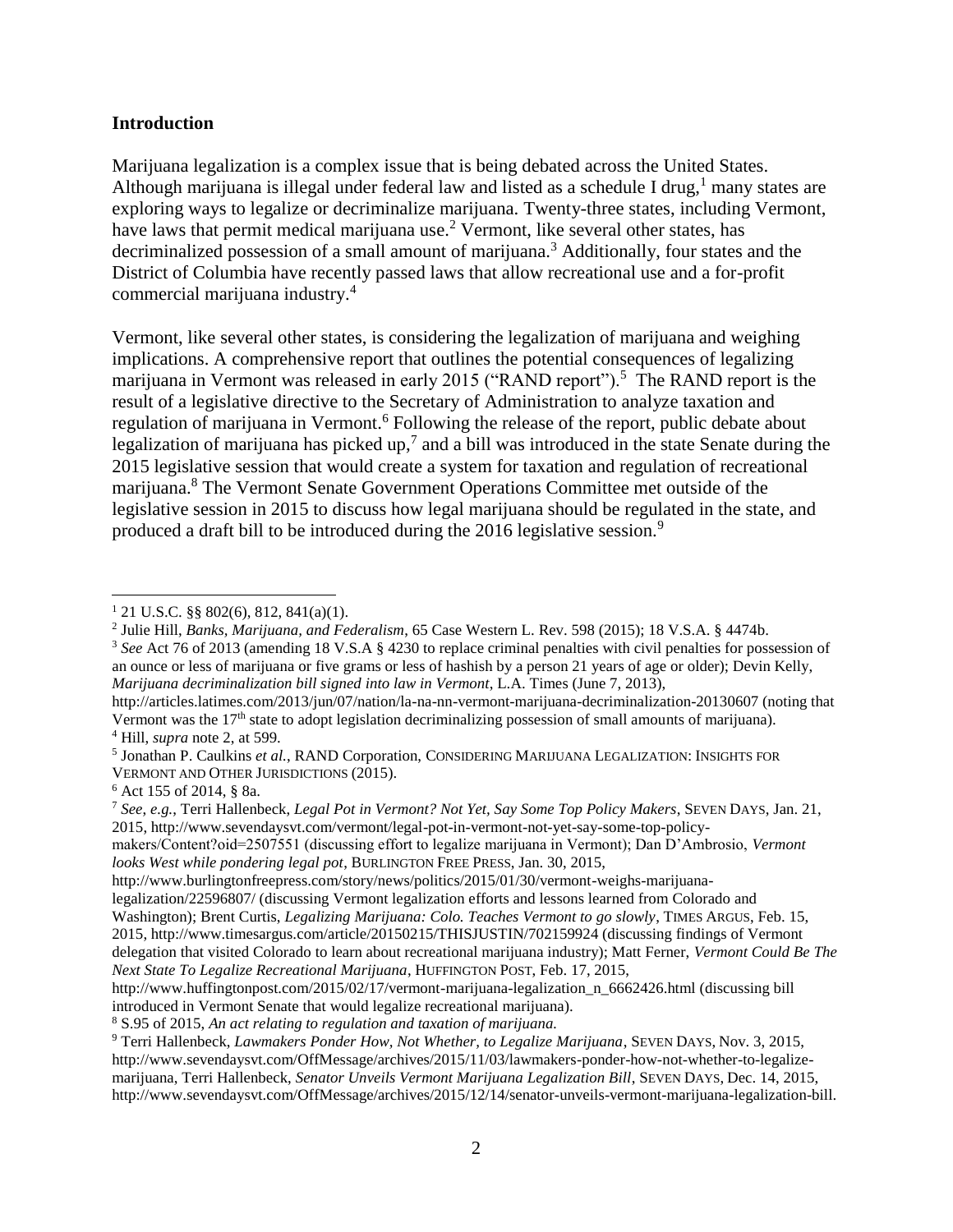Legalizing marijuana in Vermont would have a variety of consequences, some of which involve the financial services industry. The Department of Financial Regulation ("DFR") prepared this paper to outline ways that marijuana legalization and financial services intersect, and to highlight some potential issues that could arise if Vermont changes its marijuana laws. While there are many topics to consider when discussing marijuana legalization, this report aims only to highlight the most pressing issues relevant to the financial services sector.

This report is organized into four sections. The first section discusses the relationship between marijuana legalization and banking. The second section discusses the same with respect to securities, and the third section discusses the same with respect to insurance. The fourth section provides some examples of the Vermont experience so far. Within each section, observations and questions for policymakers to consider will be introduced.

## **Section I: Marijuana and Financial Institutions**

 $\overline{a}$ 

Lack of access to basic banking services is a significant and well-documented problem for marijuana-related entities, even in states that have legalized marijuana. Nationally, most financial institutions refuse to accept deposits from marijuana businesses or offer other account services, which means that marijuana businesses are forced to operate on a cash-only basis.<sup>10</sup> An abundance of cash creates an easy target for theft, and requires marijuana businesses to make significant investments in cash management and security measures such as vaults, security guards, and armored cars.<sup>11</sup> Bills, taxes, and employees often have to be paid in cash, presenting practical difficulties for marijuana businesses.<sup>12</sup> The banking issue raises regulatory concerns because the risks of illegal diversion and non-payment of taxes are increased, and harder to detect and track, on a cash-only basis.<sup>13</sup> Additionally, financial institutions are largely unwilling to lend money to marijuana businesses, resulting in a lack of access to capital.<sup>14</sup>

The reluctance from financial institutions is based on marijuana's illegality on the federal level and status as a schedule I drug under the Controlled Substances Act ("CSA"). Individuals and businesses that violate the CSA are subject to prosecution under federal law. Financial

<sup>10</sup> Hill, *supra* note 2, at 600-601; Serge Kovaleski, *Banks Say No to Marijuana Money, Legal or Not*, N.Y. TIMES, Jan. 11, 2014, http://www.nytimes.com/2014/01/12/us/banks-say-no-to-marijuana-money-legal-or-not.html; Jacob Sullum, *Marijuana Money Is Still A Pot Of Trouble For Banks*, FORBES, Sept. 18, 2014,

http://www.wsj.com/articles/SB10001424052702304049904579515911975177756, Jeffrey Stinson, *States Find You Can't Take Legal Marijuana Money to the Bank*, PEW TRUSTS, Jan. 5, 2015, http://www.pewtrusts.org/en/researchand-analysis/blogs/stateline/2015/1/5/states-find-you-cant-take-legal-marijuana-money-to-the-bank.

<sup>11</sup> *See, e.g.,* Dennis Webb, *Lack of banking plagues pot shops*, THE GRAND JUNCTION DAILY SENTINEL, Dec. 8, 2015, http://www.gjsentinel.com/news/articles/lack-of-banking-plagues-pot-shops (discussing an armed robbery at a marijuana shop and the need for banking options).

 $12$  Payment of taxes with cash can present a real problem for marijuana businesses, as tax authorities generally prefer or require payment by methods other than cash. For instance, federal tax law requires that employee withholding taxes be paid electronically. The IRS recently penalized a Denver medical facility for paying by cash rather than electronically, and the IRS did not consider inability to obtain a bank account cause to abate the penalty. That penalty is now being challenged in a U.S. tax court. David Migoya, *IRS to bankless Colorado dispensary contesting fines: Too bad*, DENVER POST, Feb. 16, 2015, http://www.denverpost.com/business/ci\_27537093/irs-banklesscolorado-dispensary-contesting-fines-too-bad?source=infinite.

<sup>13</sup> Sam Kamin, *The Limits of Marijuana Legalization in the States*, 99 Iowa L. Rev. Bull. 39. 47 (2014). <sup>14</sup> Hill, *supra* note 2, at 601.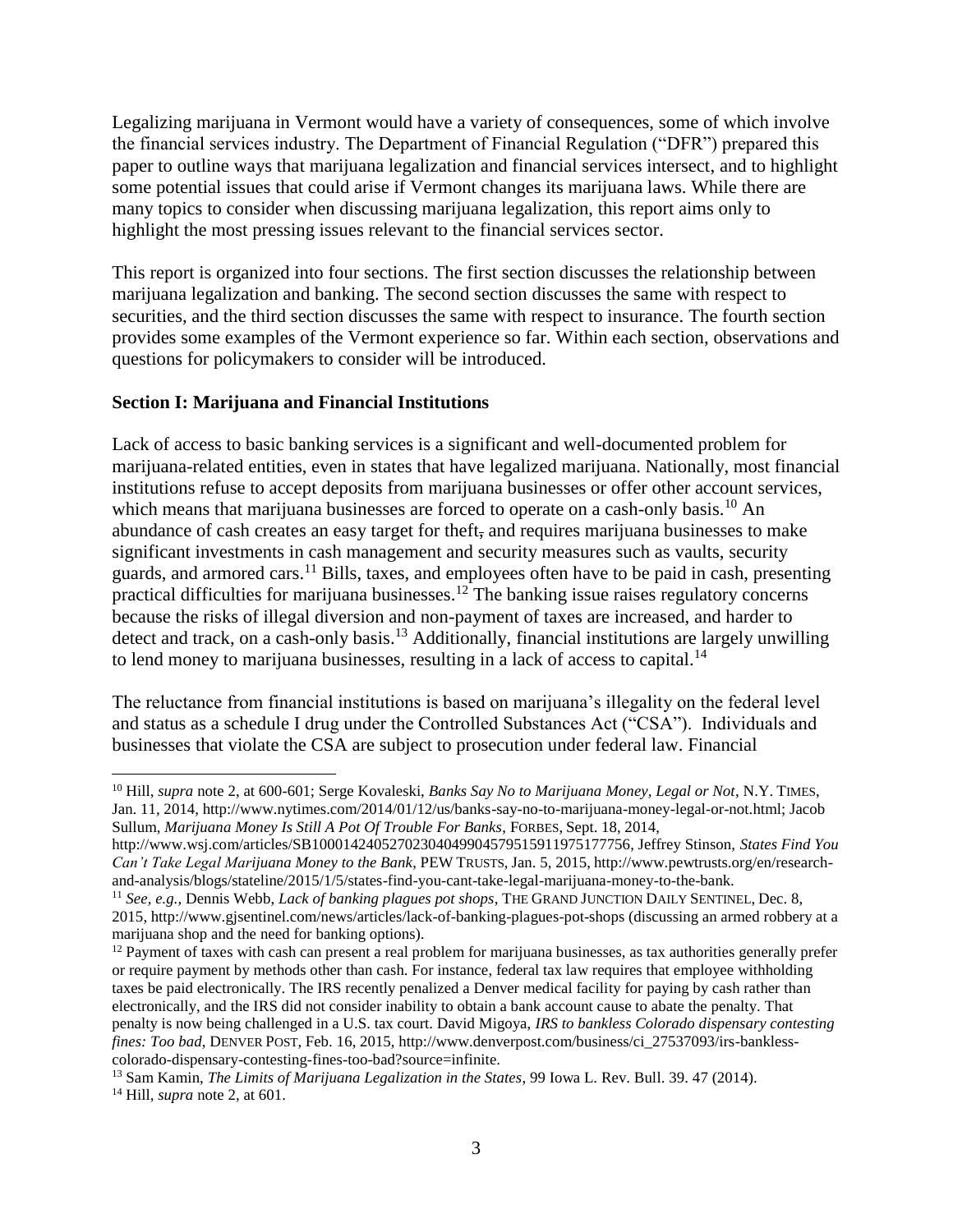institutions that deal with marijuana businesses could risk violation of the CSA. For instance, provision of banking services could be considered aiding and abetting the distribution of marijuana, conspiring to distribute marijuana, or acting as an accessory after the fact.<sup>15</sup> Even if banks were not directly at risk of prosecution under the CSA (for example, due to a policy of prosecutorial discretion), banks could still be wary of providing loans to marijuana businesses because the assets of a marijuana business are subject to forfeiture under the CSA.<sup>16</sup> Further, federal anti-money laundering statutes (such as the Money Laundering Control Act, Bank Secrecy Act ("BSA"), and Patriot Act) present additional risks for financial institutions considering marijuana banking. A financial institution could commit money laundering by conducting financial transactions related to specified illegal activity or criminally derived property.<sup>17</sup> Anti-money laundering statutes also impose requirements on banks to maintain programs designed to detect and prevent money laundering. Financial institutions are required to identify suspicious transactions and report illegal and suspicious activity to the federal Financial Crimes Enforcement Network ("FinCEN").<sup>18</sup>

Given these risks, financial institutions have shown an unwillingness to do business with marijuana-related entities under current federal law. In response, the U.S. Department of Justice ("DOJ") and FinCEN each released guidance regarding marijuana-related business and financial crimes on February 14, 2014.<sup>19</sup> The guidance outlines ways that a financial institution could provide services to marijuana businesses consistent with BSA obligations and eight marijuanarelated CSA enforcement priorities outlined in an earlier DOJ guidance. The guidance requires that financial institutions implement anti-money laundering controls and conduct rigorous due diligence on marijuana customers to ensure they are following state law and DOJ guidance. In addition, the FinCEN guidance establishes categories of marijuana-related suspicious activity reports that financial institutions must file.

The federal guidance documents do not amend existing federal laws or grant immunity to financial institutions that engage in marijuana banking. Instead, the documents outline expectations for financial institutions that want to provide services to marijuana businesses, and direct prosecutors to prioritize cases where institutions fail to adhere to the guidance. The guidelines have not put financial institutions at ease, and most institutions remain reluctant to deal with marijuana businesses absent a change in federal law because financial institutions that

 $\overline{a}$ <sup>15</sup> Hill, *supra* note 2, at 607-608.

<sup>16</sup> Erwin Chemerinsky *et al*., *Cooperative Federalism and Marijuana Regulation*, 62 UCLA L. REV. 74, 93 (2015).

<sup>&</sup>lt;sup>17</sup> Hill, *supra* note 2, at 607-608. The "'manufacture, importation, sale, or distribution of a controlled substance,'

including marijuana, is a 'specified unlawful activity' under the money laundering statute." *Id.* <sup>18</sup> *Id.* at 610-17.

<sup>&</sup>lt;sup>19</sup> Dep't of the Treasury, Fin. Crimes Enforcement Network, Guidance: BSA Expectations Regarding Marijuana-Related Businesses, FIN-2014-G001 (Feb. 14, 2014), *available at*

http://www.fincen.gov/statutes\_regs/guidance/pdf/FIN-2014-G001.pdf; Memorandum from James M. Cole, Deputy Attorney Gen., to United States Attorneys (Feb. 14, 2014), *available at*

http://www.justice.gov/usao/waw/press/newsblog%20pdfs/DAG%20Memo%20-

<sup>%20</sup>Guidance%20Regarding%20Marijuana%20Related%20Financial%20Crimes%202%2014%2014%20%282%29 .pdf.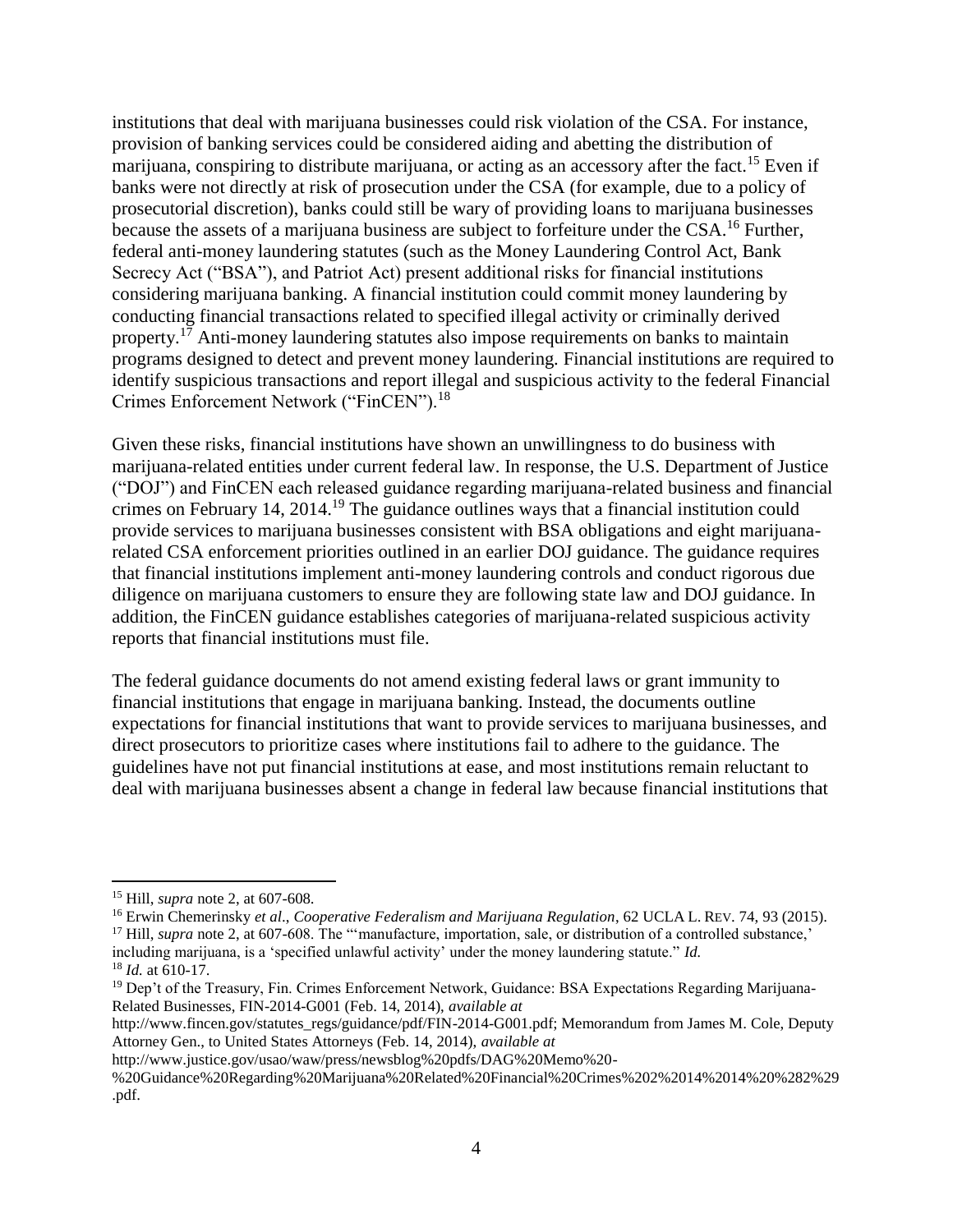serve marijuana businesses could potentially face the loss of a charter, reputational risk, and violation of laws like the CSA or BSA.<sup>20</sup>

In places where marijuana is legal, either recreationally or medically, lack of access to financial services remains a significant problem that some states are working to resolve. Colorado passed a law in June 2014 that would allow the marijuana industry to form "cannabis credit co-ops," designed to function as financial services institutions similar to credit unions.<sup>21</sup> The cooperatives may serve only certain marijuana businesses, are limited in number to 10, and are prohibited from being labeled as a credit union or bank. The intent of the legislation was to alleviate the problem of having cash-only marijuana businesses.<sup>22</sup> However, no cooperatives have been pursued under the new law.<sup>23</sup> The lack of success of the cooperative law to date may be the result of a requirement in the law that cooperatives obtain Federal Reserve approval before commencing operations or conducting business in order to get a state charter.<sup>24</sup> Critics of the law find it unlikely that the Federal Reserve would approve an institution that deals with a drug that is illegal at the federal level, thus making it unlikely a state charter could be issued.<sup>25</sup>

One Colorado group has taken another approach and formed a credit union under Colorado's existing credit union laws. The Fourth Corner Credit Union ("Fourth Corner"), which would serve the marijuana industry, received a charter from Colorado in November 2014.<sup>26</sup> However, the state license was granted with the condition that Fourth Corner still obtain approval from the Federal Reserve before opening for business. Fourth Corner applied with the Federal Reserve for a master account, and with the NCUA for credit union deposit insurance. Colorado law allows a credit union to operate under state charter while an application for share-deposit insurance is pending.<sup>27</sup> Colorado law also allows a credit union operating under state charter to petition for approval to utilize private insurance in the event that the NCUA denies an application.<sup>28</sup> Thus, so long as Fourth Corner obtained a master account, it would be possible to obtain private insurance and open even without NCUA coverage. However, the Federal Reserve denied Fourth Corner's

 $\overline{a}$ 

<sup>24</sup> Colo. Rev. Stat. § 11-33-104(4)(a).

<sup>20</sup> *See, e.g.,* Sullum, *supra* note 9 (noting that the guidance documents provide "no promises" to banks, and reiterate reasons for prosecution); Stinson, *supra* note 9 (discussing the guidance documents and their failure to assuage concerns of bankers). Even beyond possible FinCEN or DOJ enforcement, other federal authorities such as the Federal Reserve, FDIC or NCUA could take action against financial institutions that serve marijuana businesses. Hill, *supra* note 2, at 617-30.

<sup>21</sup> Colorado H.B. 1398 of 2014, *available at*

http://www.leg.state.co.us/clics/clics2014a/csl.nsf/fsbillcont2/06F7F4159729909387257CCA0082B929/\$FILE/139 1\_enr.pdf.

<sup>22</sup> *See* Colo. Rev. Stat. § 11-33-102 (stating legislative declaration).

<sup>23</sup> David Migoya, *Promise for pot-banking co-op sees little progress since it was law*, THE DENVER POST, Sept. 14, 2014, http://www.denverpost.com/marijuana/ci\_26525249/promise-pot-banking-co-op-sees-little-progress.

<sup>25</sup> Migoya, *supra* note 21; Jack Healy, *Marijuana Trade Offered Credit Union Relief in Colorado*, N.Y. TIMES, May 8, 2014, http://www.nytimes.com/2014/05/09/us/politics/marijuana-trade-offered-credit-relief-incolorado.html? r=0.

<sup>26</sup> Matt Richtel, N.Y. TIMES, Feb. 5, 2015, http://www.nytimes.com/2015/02/08/business/marijuana-industry-incolorado-eager-for-its-own-bank-waits-on-the-fed.html.

<sup>27</sup> David Migoya, *Fourth Corner pot credit union in Denver waits for federal master account*, THE DENVER POST, Dec. 11, 2014, http://www.denverpost.com/business/ci\_27116449/fourth-corner-pot-credit-union-denver-waitsfederal.

<sup>28</sup> Colo. Rev. Stat. § 11-30-117.5.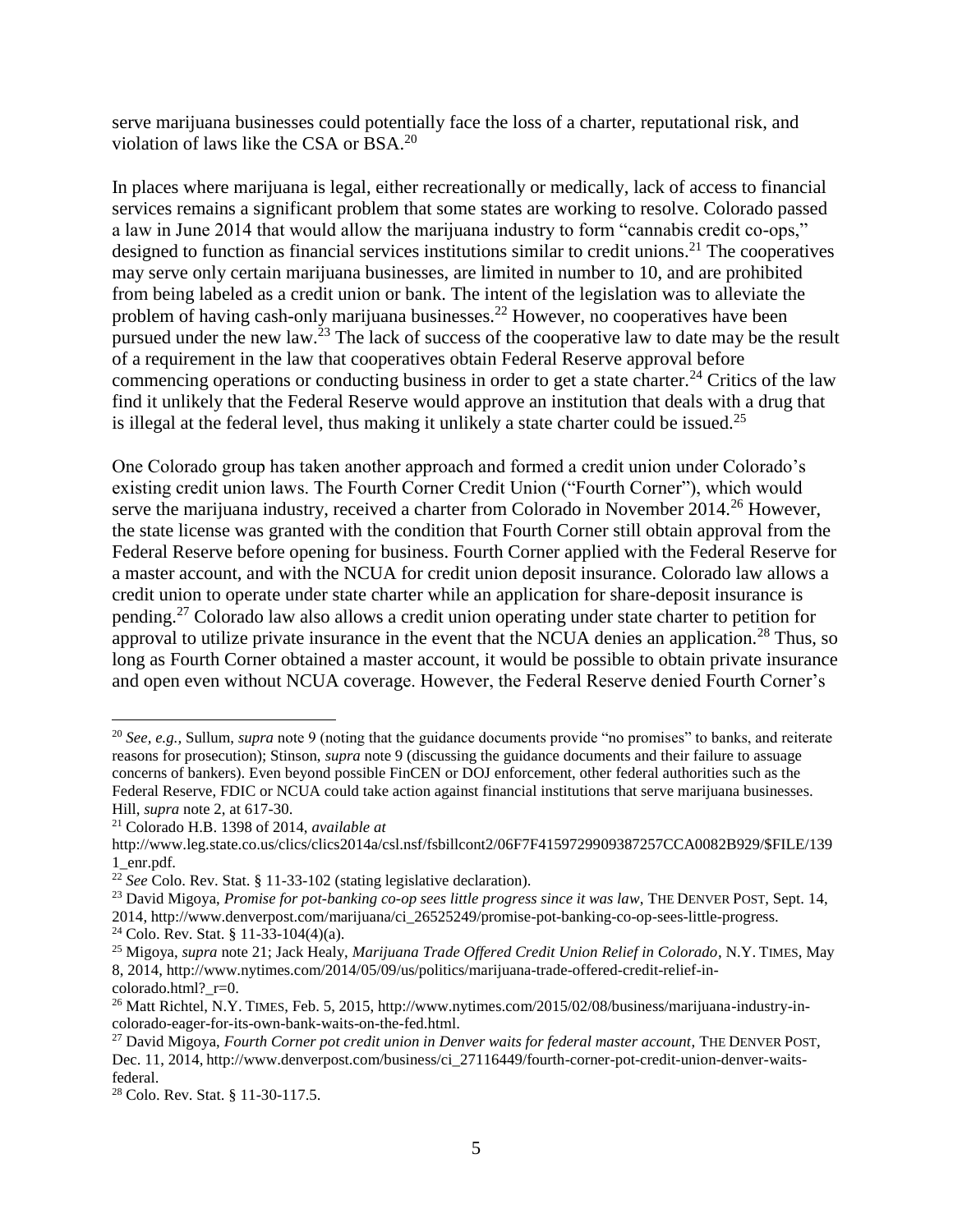application for an account in July, 2015.<sup>29</sup> That same month, the NCUA informed Fourth Corner that it was not eligible for credit union deposit insurance.<sup>30</sup> Fourth Corner responded by filing lawsuits in federal court against the Federal Reserve and the NCUA that challenge the denials.<sup>31</sup>

As it stands, both the cooperative and credit union options in Colorado were made contingent on Federal Reserve approval, and the experience in Colorado suggests that approval will not be granted to an institution that services the marijuana industry unless something changes in federal law or policy. Other states are discussing other potential avenues for providing financial services to the marijuana industry,  $32$  but none have taken action yet. On the federal level, a bipartisan bill was introduced in the U.S. Senate on March 10, 2015, that would reclassify marijuana to a Schedule II substance and allow medical use in states that have laws that permit medical marijuana.<sup>33</sup> Additionally, the bill would allow financial institutions to provide services to marijuana-related businesses that operate in accordance with state laws and creates a safe harbor to protect financial institutions from federal criminal prosecution or investigation for providing those services. Similarly, a bill was introduced in the House of Representatives on April 28, 2015, that would provide a safe harbor for depository institutions providing financial services to a marijuana-related legitimate business.<sup>34</sup> It is unclear whether either bill will gain traction, but they provide a good model of legislation at the federal level that could enable financial institutions to provide services to marijuana businesses with more comfort.

As Vermont considers the possibility of legalizing marijuana for recreational use, the availability of banking services for marijuana businesses should be examined. A lack of access to banking services is problematic for practical, regulatory, and security reasons. Under existing state and federal frameworks, Vermont financial institutions may choose to provide services to marijuana businesses following FinCEN and DOJ guidance. There is no guarantee that a sufficient number of financial institutions will do so, particularly absent a change in federal law. Vermont could explore alternative options for provision of banking services to the state marijuana industry, such as the marijuana cooperative legislation passed in Colorado. However, DFR believes that existing Vermont financial institutions could service a state-level recreational industry, and that examples of successful banking relationships already exist in the medical marijuana context. DFR's Banking Division could work with financial institutions that wish to provide services to marijuana businesses to make sure that best practices are followed and to develop compliance programs that ensure the institutions follow relevant state and federal rules and guidance.

 $\overline{a}$ 

<sup>29</sup> Nathaniel Popper, *Banking for Pot Industry Hits a Roadblock*, N.Y. TIMES, July 30, 2015, http://www.nytimes.com/2015/07/31/business/dealbook/federal-reserve-denies-credit-union-for-cannabis.html.

 $30 \bar{Id}$ .

<sup>31</sup> *Id*.; *see also* Kirk Mitchell, *Federal Reserve says chartering pot bank is illegal, refuses to do so*, THE DENVER POST, Oct. 22, 2015, http://www.denverpost.com/news/ci\_29008607/federal-reserve-says-chartering-pot-bank-isillegal (discussing the Federal Reserve's motion to dismiss the lawsuit).

 $32$  For instance, Alaska is discussing the possibility of creating a state-backed bank to serve the marijuana industry. Scott Woodham, *Does Alaska plan to create a state bank to handle cannabusiness funds?*, ALASKA DISPATCH NEWS, Feb. 10, 2015, http://www.adn.com/article/20150210/does-alaska-plan-create-state-bank-handle-cannabusiness-funds.

<sup>&</sup>lt;sup>33</sup> Compassionate Access, Research Expansion, and Respect States Act of 2015, S. 683 (as introduced).

<sup>&</sup>lt;sup>34</sup> Marijuana Businesses Access to Banking Act of 2015, H.R. 2076 (as introduced).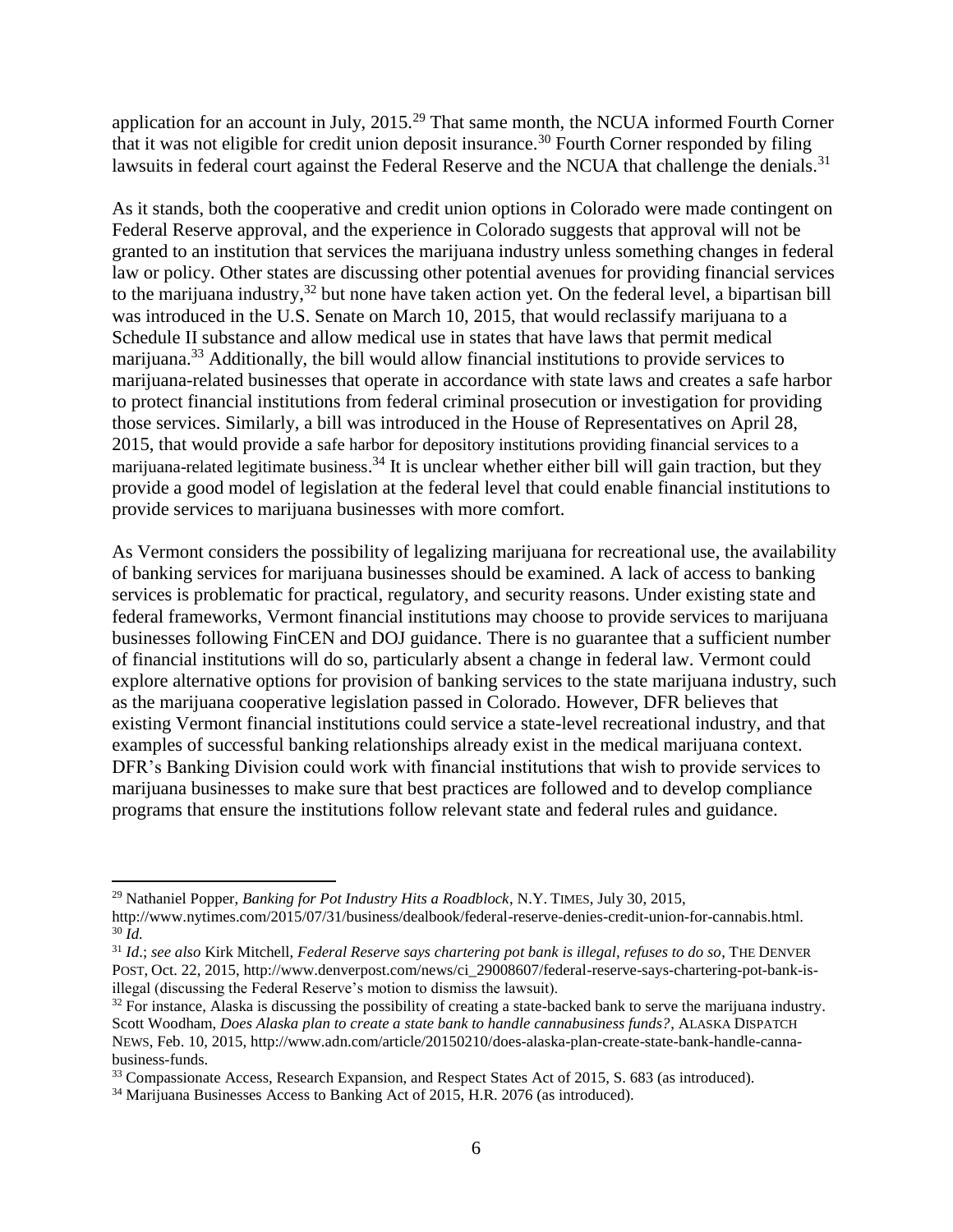#### **Section II: Marijuana and Securities**

Marijuana-related investments are becoming increasingly common. Though most investments are still relatively modest,<sup>35</sup> private investment in the marijuana industry is growing. At this point, marijuana investments are still a relative novelty and institutional investors are slow to invest in marijuana.<sup>36</sup> Many existing marijuana investors are wealthy individuals, and larger investment firms may not invest until shares are listed publicly. Additionally, marijuana businesses report difficulty obtaining bank loans, as discussed in Section I, and investors may be reluctant to invest in businesses that do not have bank accounts. However, a recent investment of several million dollars by a Silicon Valley venture capital firm in a marijuana-focused private equity firm's \$75 million Series B fund-raising effort is being viewed as a "watershed moment" that could inspire more established investors to back marijuana businesses.<sup>37</sup> Some funds that are only open to wealthy, accredited investors and specialize in marijuana investments are also springing up.<sup>38</sup>

Marijuana stocks are traded on the public stock market, and a marijuana stock index exists that tracks the marijuana industry.<sup>39</sup> Most investments are made in companies that are peripheral to the marijuana industry, rather than companies that directly produce or process marijuana – such as consulting, real estate, producers of lighting and other growing supplies, security services, and biotechnology.<sup>40</sup> So far, all marijuana industry stocks are traded over-the-counter,<sup>41</sup> and FINRA and the SEC have put out alerts that discourage investment in marijuana-related businesses due to the potential for fraud.<sup>42</sup> The SEC alert also cautioned investors that "marijuana-related companies may be at risk of federal, and perhaps even state, criminal prosecution."<sup>43</sup> In late January 2015, the SEC allowed a share registration to proceed for a California company whose business model includes direct cultivation and sale of marijuana.<sup>44</sup> The SEC gave approval for the company's registration to go effective without affirmative action (the SEC declined to "accelerate" the registration, citing "policy" reasons, so there is a 20 day waiting

<sup>40</sup> Carol Tice, *Meet The 8 Hottest Publicly Traded Marijuana Companies*, Forbes, Nov. 14, 2014,

 $\overline{a}$ <sup>35</sup> *See* Andrew Sorkin, *Ethical Questions of Investing in Pot*, N.Y. TIMES, Jan. 12, 2015,

http://dealbook.nytimes.com/2015/01/12/ethical-questions-of-investing-in-pot/ (noting that the legal marijuana industry raised \$104 million in 59 deals in 2014, and most deals were relatively small). <sup>36</sup> *Id*.

<sup>37</sup> *Id.*; David Pierson, *Venture capital firm gives marijuana industry a shot of credibility*, L.A. TIMES, Jan. 8, 2015, http://www.latimes.com/business/la-fi-founders-fund-marijuana-20150109-story.html.

<sup>38</sup> Jane Hodges, *Buying Legalized-Marijuana Stocks: Just Say No?*, WALL STREET JOURNAL, June 8, 2015, at R1. These funds will not speak publicly, "for fear of violating accredited-investor solicitation rules and rules about marijuana." *Id*.

<sup>39</sup> MJIC Marijuana Index, http://marijuanaindex.com/.

http://www.forbes.com/sites/caroltice/2014/11/14/meet-the-8-hottest-publicly-traded-marijuana-companies/.  $^{41}$ *Id*.

<sup>42</sup> *See, e.g.,* SEC, Investor Alert: Marijuana-Related Investments, May 16, 2014, http://investor.gov/newsalerts/investor-alerts/investor-alert-marijuana-related-investments (noting temporary trading suspensions of five marijuana-related companies, and warning of fraud associated with marijuana-related investments).  $43$  *Id.* 

<sup>44</sup> Gregory Millman, *SEC Allows Pot Dealer to Register Stock Shares*, RISK & COMPLIANCE JOURNAL, http://blogs.wsj.com/riskandcompliance/2015/01/28/sec-allows-pot-dealer-to-register-stock/.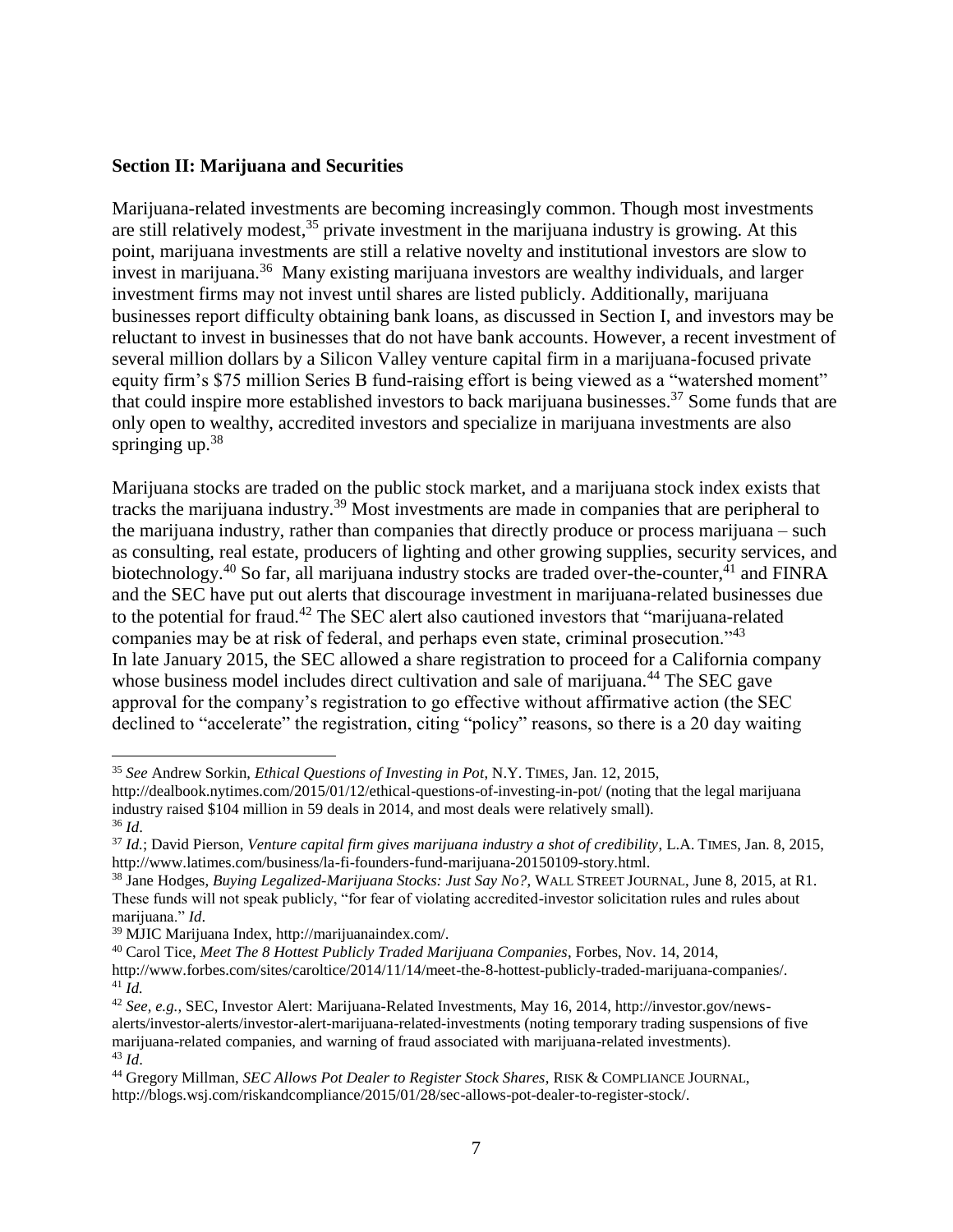period until the registration is effective). Registration with the SEC opens the door for new financing opportunities for marijuana businesses.

In Vermont, investments related to marijuana businesses that are legal at the state level (whether medical or recreational) could be traded on an intrastate basis under the jurisdiction of DFR. Vermont does not have a prohibition against offering or selling securities related to marijuana, and could adopt a policy of allowing such registrations. It could even be possible for marijuanarelated companies to raise capital utilizing state exemptions such as the Vermont Small Business Offering Exemption. If a marijuana business wanted to offer or sell a security that falls under federal jurisdiction, the ability to do so would depend on federal interpretation of securities laws. Based on the recent share registration approval by the SEC, it appears that legal marijuana businesses in Vermont would have the ability to trade on both an intrastate and interstate basis.

## **Section III: Marijuana and Insurance**

Marijuana legalization has interesting implications for the insurance industry. Legal marijuana business owners typically need or want to obtain insurance coverage for their businesses. However, marijuana businesses report difficulty obtaining coverage because standard insurance carriers generally will not cover them. Some reasons that insurers may be reluctant to cover marijuana businesses include marijuana's status as an illegal drug under federal law, potential reputational risk for insurers, and difficulty in evaluating risk due to the newness of the industry.<sup>45</sup>

As a result, marijuana businesses are often left with surplus lines coverage, which is typically more expensive than standard coverage. Marijuana businesses typically obtain general liability, property, and worker's compensation coverages, and may also need or want specialized coverages such as professional liability, product liability, auto liability for deliveries, or theft coverage. Some businesses may even be required to obtain certain coverages as a condition of financing or under state law. For instance, Washington requires marijuana licensees to obtain specific insurance coverages and to name the state Liquor Control Board as an additional insured on policies.<sup>46</sup> While marijuana businesses have found success in obtaining these coverages on the surplus lines market, that may soon be changing. Lloyd's of London provided a substantial share of the coverages available for marijuana operations. However, on May 29, 2015, Lloyd's distributed a memo to its United States syndicates that it will no longer support insuring marijuana operations of any kind until the drug is formally legalized at the federal level.<sup>47</sup> The memo instructs that any such existing policies should not be renewed, and no new business should be written. Coverage for marijuana businesses may now be harder to find as a result of Lloyd's exit from the marketplace given its share of the market, and other insurers may follow Lloyd's example.<sup>48</sup>

 $\overline{a}$ <sup>45</sup> Heather Draper, *Marijuana businesses can get insurance, but it's pricey*, DENVER BUS. JOURNAL, Dec. 23, 2013. <sup>46</sup> Wash. Admin. Code § 314-55-082.

<sup>47</sup> Amy O'Connor, *Lloyd's Stops Insuring Marijuana Firms Due to U.S. Law Conflicts*, INSURANCE JOURNAL, June 24, 2015.

<sup>48</sup> *Id*.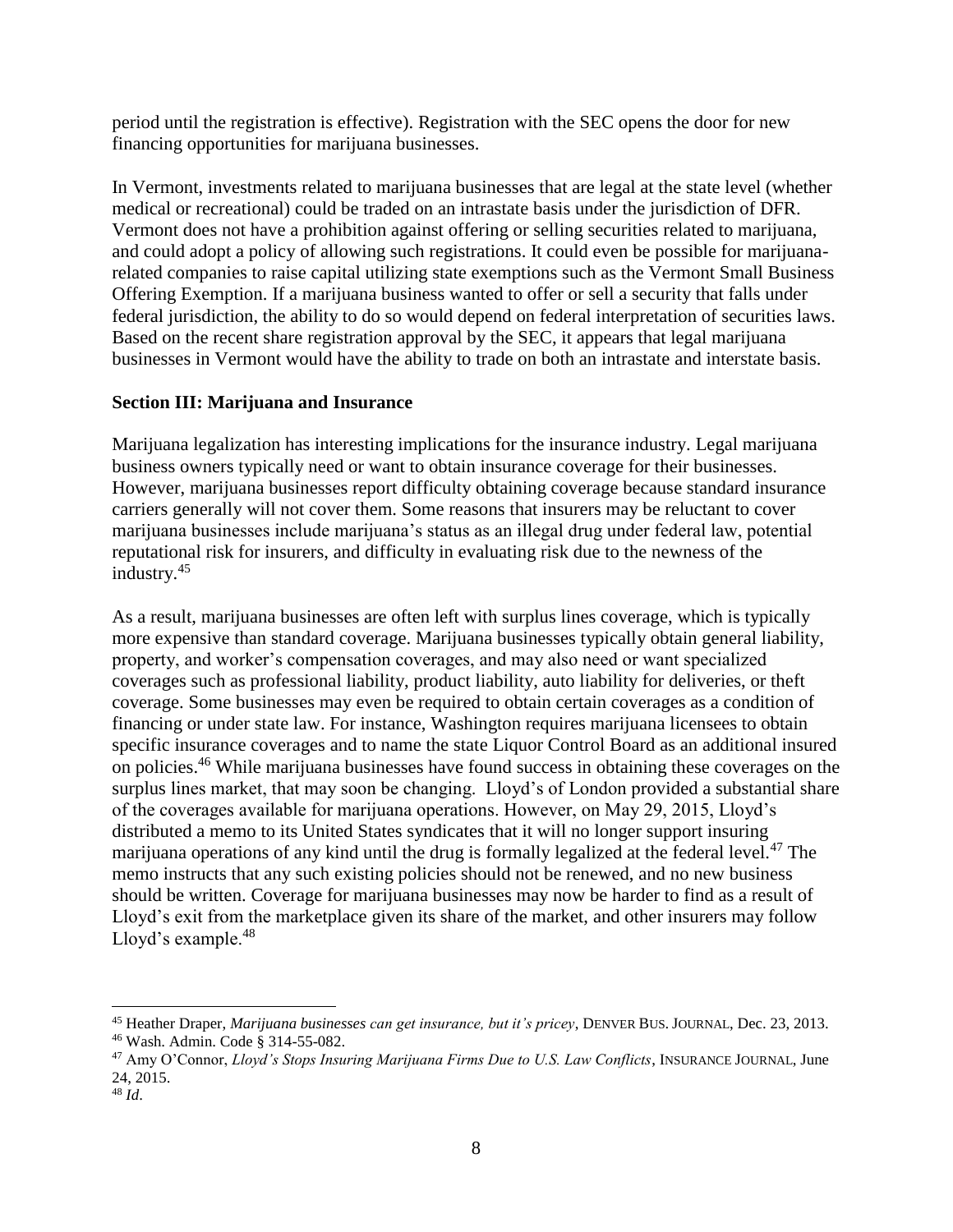Aside from the issue of coverage availability for businesses, questions have been raised as to whether legal marijuana is covered under existing policies. Most existing standard policies are silent on marijuana, meaning that it is neither expressly included nor excluded from coverage.<sup>49</sup> Where a policy is silent, there is room to debate whether marijuana that is legal at the state level is covered. For example, marijuana could arguably be included in a standard homeowner's policy coverage of \$500 for trees, shrubs, or bushes. While this limit may be insufficient to cover the full value of marijuana plants, it could offer some protection against losses for home growers. Another example might be whether or not auto policies cover drivers that drive under the influence of marijuana. However, a tension between state and federal marijuana law exists where policies contain exclusions for things like "contraband" or "illegal activity." In a recent Hawaii case, a U.S. District Court held that an insured could not recover for theft of her medicinal marijuana plants because she had no insurance interest in the plants due to their illegality at the federal level (despite that medical marijuana is legal under Hawaii law, and her possession of the plants was legal under state law).<sup>50</sup> It seems likely that insurers will begin including express inclusions or exclusions for marijuana in new policies as more states legalize medical and recreational marijuana. In the meantime, however, questions may arise where there is silence or ambiguity in a policy regarding coverage in the context of marijuana possession or use that is legal at the state level.

In the health insurance context, medical marijuana is not covered and medical marijuana patients are left to cover costs out of pocket.<sup>51</sup> Marijuana's classification as a Schedule I drug means that there is no accepted medical use for the drug under federal law.<sup>52</sup> Some states have recognized this problem and offer discounts for low-income patients at state medical dispensaries, or reduced prices for registration with the state as a medical marijuana patient.<sup>53</sup> Until a change occurs at the federal level, it appears unlikely that health insurers will cover medical marijuana. If Vermont chose to legalize marijuana, DFR would take the position that insurers should cover losses of legal amounts of marijuana under relevant insurance policies unless a policy contains a specific exclusion. Insurers would be free to insert policy exclusions or limitations if they so choose. Vermont could also consider the option of following Washington's example by requiring marijuana businesses to obtain certain types and levels of coverage.

 $\overline{a}$ 

<sup>49</sup> Brenda Wells, *Marijuana Legalization: Implications for Property/Casualty Insurance*, 37 J. OF INS. ISSUES 77 (2014).

<sup>50</sup> *Tracy v. USAA Cas. Ins. Co.*, 2012 WL 928186 (D. Haw. 2012).

<sup>51</sup> Michelle Andrews, *When Your State Says Yes To Medical Marijuana, But Your Insurer Says No*, NPR, Nov. 20, 2012, http://www.npr.org/sections/health-shots/2012/11/20/165554172/when-your-state-says-yes-to-medicalmarijuana-but-your-insurer-says-no.

<sup>52</sup> *Id*.

<sup>53</sup> *Id*.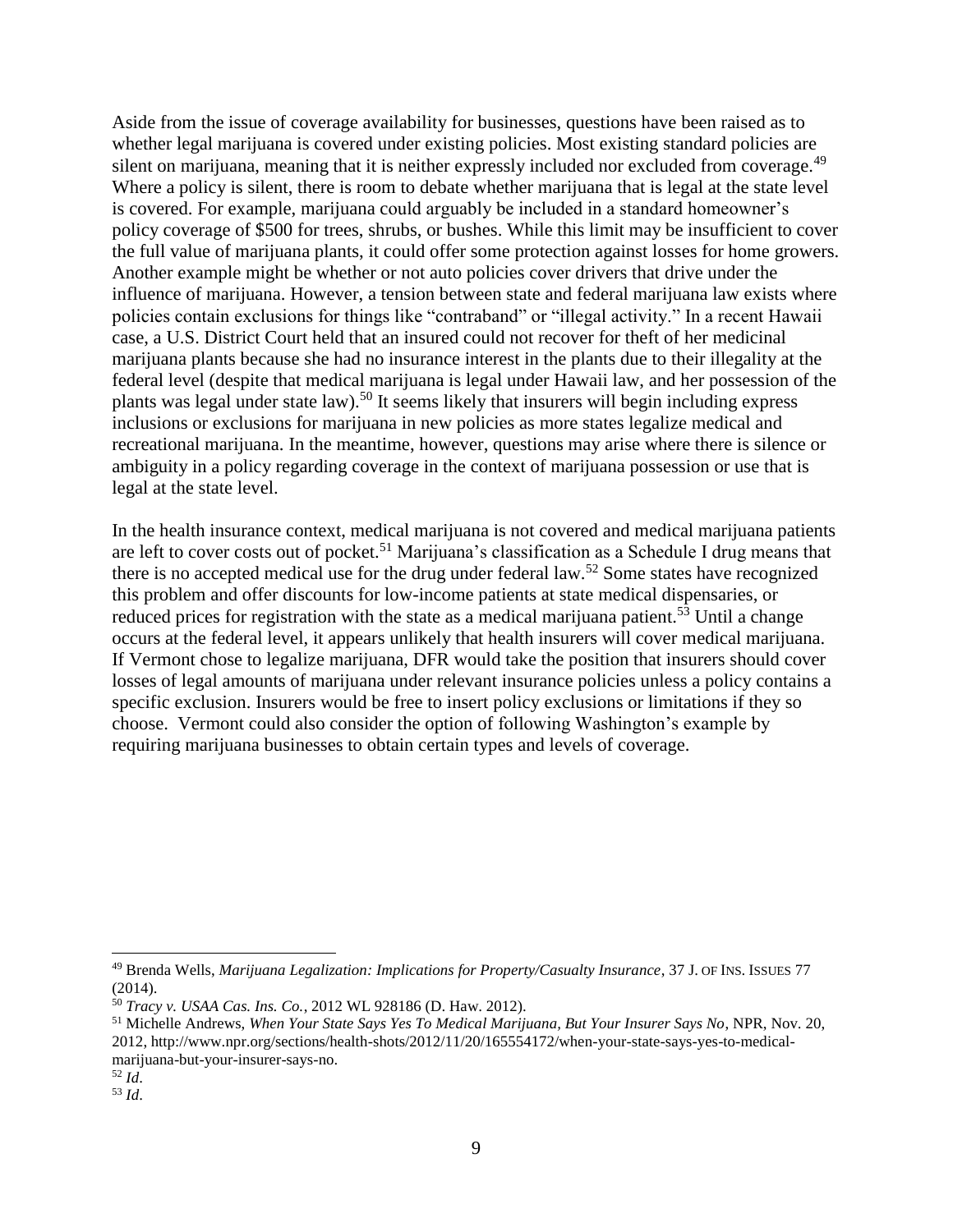#### **Section IV: The Vermont experience**

Vermont has four medical marijuana dispensaries that operate under state law and are registered with the Department of Public Safety.<sup>54</sup> Each of the four dispensaries currently access services from a financial institution. DFR spoke with a dispensary and the financial institution that it banks with to provide insight into how the dispensaries currently access financial services and what obstacles exist.

*Vermont Patients Alliance, Inc.*, Montpelier, Vermont

DFR spoke with a Director of the Vermont Patients Alliance, Inc. ("VPA"). VPA shared that it initially struggled to find a solid banking relationship. VPA opened three successive financial accounts in its first year, only to have each one closed due to VPA's status as a marijuana business. VPA found that local branches of financial institutions were generally supportive of marijuana businesses and willing to provide services, but that the parent companies of the local branches would require the local branches to stop providing services to VPA upon discovery that it is a dispensary. Eventually, the Vermont State Employees Credit Union ("VSECU") approached VPA and offered to provide services. VPA presently holds an account with VSECU.

VPA is unable to process credit or debit card transactions, and currently operates on a cash or check only basis. VPA shared that having to deal primarily with cash not ideal for customers or for the dispensary.

Finding insurance coverage has been "extremely difficult" and expensive for VPA. The dispensary has general liability coverage, but has not obtained crop coverage or directors insurance. VPA was initially insured through Lloyd's of London, but was reassigned to a new carrier this year by their local agent when Lloyd's stopped providing services to marijuana businesses.

VPA also expressed that finding locations to lease is difficult, and that it is hard for them to obtain loans through traditional means.

### *Vermont State Employees Credit Union*, Montpelier, Vermont

DFR met with representatives from VSECU to discuss provision of depository services to marijuana businesses. VSECU currently provides services to one dispensary (discussed above), but feels that it has the capacity to serve many more marijuana-related businesses within its existing framework.

Prior to the issuance of Cole Memo and the 2014 DOJ and FinCEN guidance documents, VSECU did not provide services to any dispensaries or other marijuana businesses based on direction from the NCUA. Following the release of the guidance documents, VSECU developed internal policies and procedures that enable VSECU to provide services to marijuana-related businesses in a manner that is consistent with federal guidance. VSECU has a questionnaire and due diligence checklist that it completed prior to opening an account for VPA and would complete for any additional marijuana businesses that seek to open an account with VSECU. The customer due diligence includes obtaining certifications from the businesses regarding the businesses' compliance with the priorities

 $\overline{a}$ <sup>54</sup> *See* 18 V.S.A. chapter 86 (Vermont's laws on therapeutic use of cannabis).